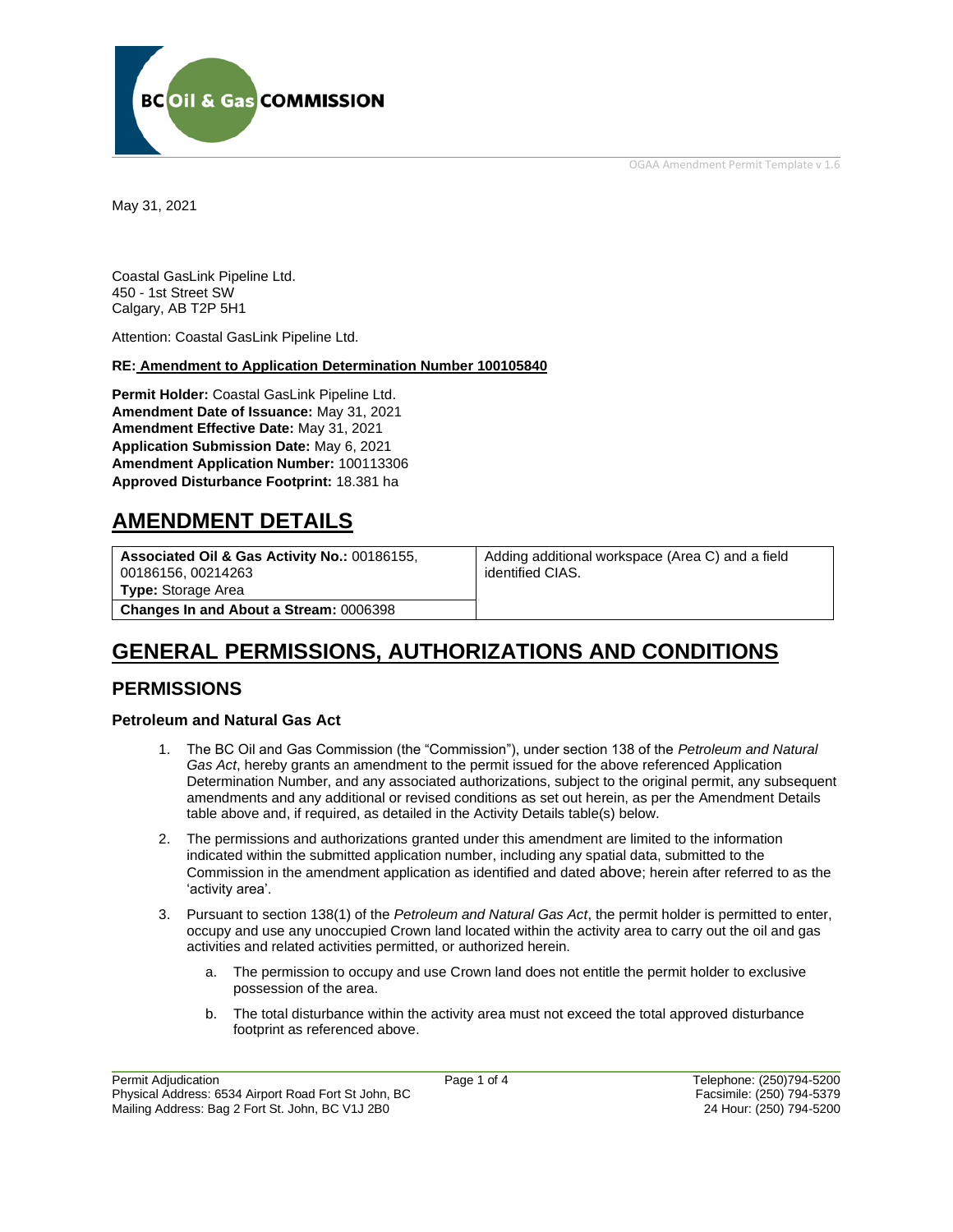# **GENERAL AUTHORIZATIONS AND CONDITIONS**

# **AUTHORIZATIONS**

## **Forest Act**

4. The Commission, pursuant to section 47.4 of the *Forest Act*, hereby authorizes the removal of Crown timber from the activity area under the cutting permits associated with the Master Licence(s) as follows**:**

> **Master Licence to Cut No.:** M02617 **Cutting Permit No.:** 17 **Timber Mark No.:** MTC772 **Total New Cut:** 4.2 **Forest District**: (DKM) Coast Mountains Natural Resource District **Region:** Coastal

The cutting permits are deemed spent upon the submission of the post-construction plan or upon either the cancellation or expiry of the activities authorized under the permit.

### **Water Sustainability Act**

5. The Commission, under section 26(1) of the *Water Sustainability Act*, hereby grants an amendment to the above referenced permit, as detailed in the Amendment Details table below, subject to the original permit, any subsequent amendments and any additional or revised conditions as set out herein.

# **CONDITIONS**

### **Notification**

- 6. A notice of construction start must be submitted, as per the relevant Commission process at the time of submission, at least 48 hours prior to the commencement of activities under this permit.
- 7. Within 60 days of the completion of construction activities under this permit, the permit holder must submit to the Commission a post-construction plan as a shapefile and PDF plan accurately identifying the location of the total area actually disturbed under this permit. The shapefile and plan must be submitted via eSubmission.
- 8. The permit holder must notify any First Nation(s) who may have Aboriginal Interests identified, as per the BC First Nations Consultative Areas Database, within the area in which the works are to occur at least five (5) working days prior to project commencement.

### **Environmental**

- 9. Construction activities must not result in rutting, compaction or erosion of soils that cannot be reasonably rehabilitated to similar levels of soil productivity that existed on the activity area prior to the construction activities taking place.
- 10. Any temporary access must be constructed and maintained in a manner that provides for proper surface drainage, prevents pooling on the surface, and maintains slope integrity.
- 11. The permit holder must make reasonable efforts to prevent establishment of invasive plants on the activity area resulting from the carrying out of activities authorized under this permit.
- 12. Following completion of construction associated with the associated activities set out in the authorized Activities table above, the permit holder must, as soon as practicable
	- a. decompact any soils compacted by the activity;
	- b. if natural surface drainage pattern was altered by the carrying out of the activity, the permit holder must restore, to the extent practicable, to the drainage pattern and its condition before the alteration;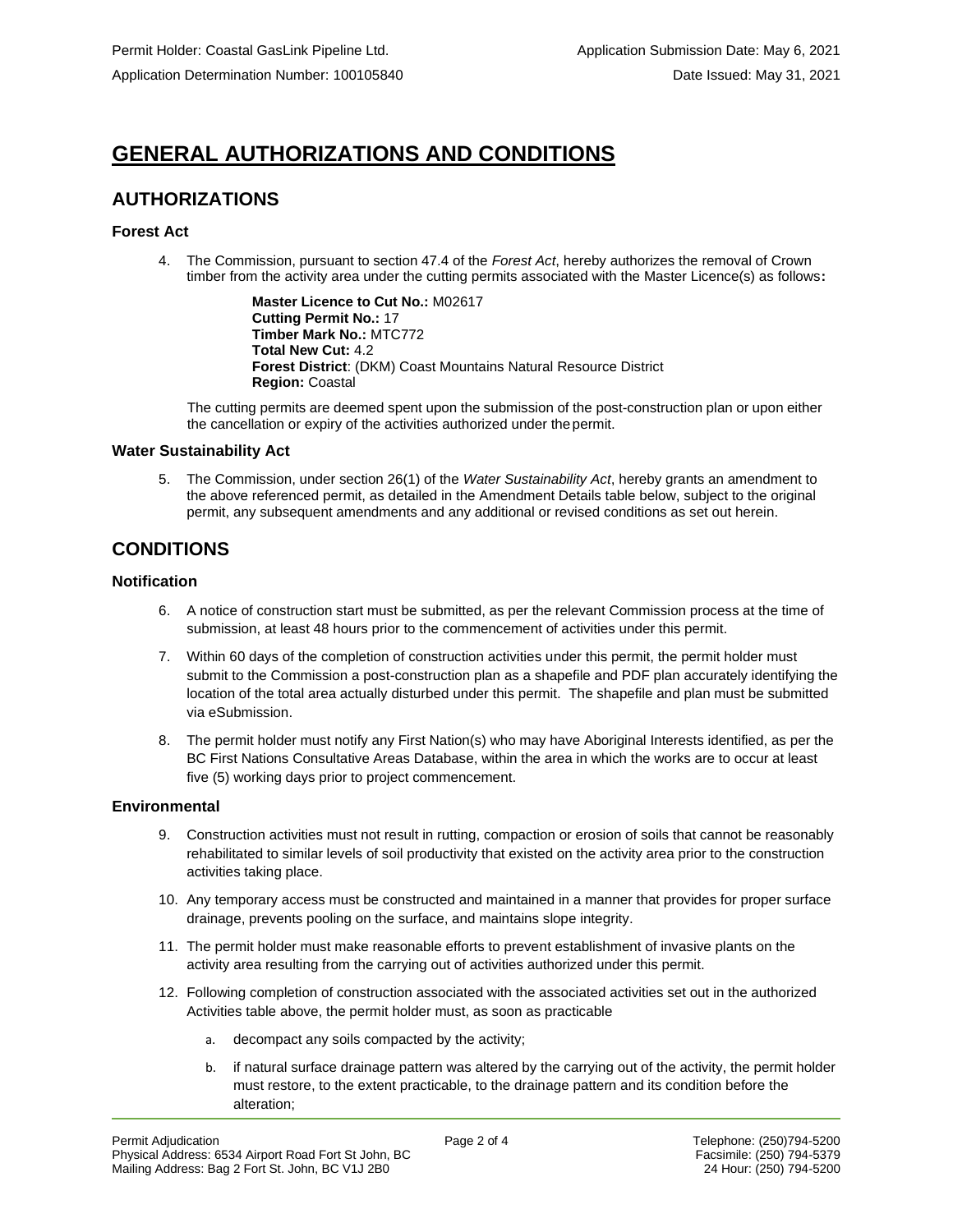- c. re-vegetate any exposed soil on the activity area including, where necessary, using seed or vegetative propagules of an ecologically suitable species that:
	- i. promote the restoration of the wildlife habitat that existed on the area before the oil and gas activity was begun, and
	- ii. stabilize the soil if it is highly susceptible to erosion.
- d. any retrievable surface soils removed from the activity area must be redistributed so that the soil structure is restored, to the extent practicable, to its condition before the activity was begun.

## **Clearing/Forest Act**

- 13. The permit holder is permitted to fell any trees located on Crown land within 1.5 tree lengths of the activity area that are considered to be a safety hazard according to Workers Compensation Act regulations and must be felled in order to eliminate the hazard. Trees or portions of these trees that can be accessed from the activity area without causing damage to standing timber may be harvested.
- 14. Stumpage for Cutting Permit No. 17 will be calculated in accordance with the Interior Appraisal Manual as amended from time to time.

## **Water Course Crossings and Works**

- 15. Stream, lake and wetland crossings must be constructed in accordance with the methods and any mitigations, as specified in the application.
- 16. In-stream activities within a fish bearing stream, lake or wetland must occur:
	- a. during the applicable reduced risk work windows as specified in the Skeena Region Reduced Risk Work Windows;
	- b. in accordance with alternative timing and associated mitigation recommended by a Qualified Professional and accepted by the Commission; or
	- c. in accordance with an authorization or letter of advice from Fisheries and Oceans Canada that is provided to the Commission.
- 17. At any time, the Commission may suspend instream works authorized under this permit. Suspensions on instream works will remain in place until such time as the Commission notifies permit holders that works may resume. Reasons for suspension of works may include, but are not limited to, drought conditions and increased environmental or public safety risks.
- 18. Equipment used for activities under this Permit must not be situated in a stream channel unless it is dry or frozen to the bottom at the time of the activity.
- 19. The permit holder must ensure any instream works related to maintenance are planned and overseen by a qualified professional. This individual must assess and determine whether planned works pose a risk to any of the features listed below, and is responsible for developing and implementing mitigation measures to reduce any potential impacts on these features, as required:
	- a. fish or important fisheries habitat;
	- b. species identified as special concern, threatened, or endangered under the federal *Species at Risk Act*; or
	- c. species identified by Order as a species at risk under the *Forest and Range Practices Act* or the *Oil and Gas Activities Act.*

This assessment must be provided to the Commission upon request.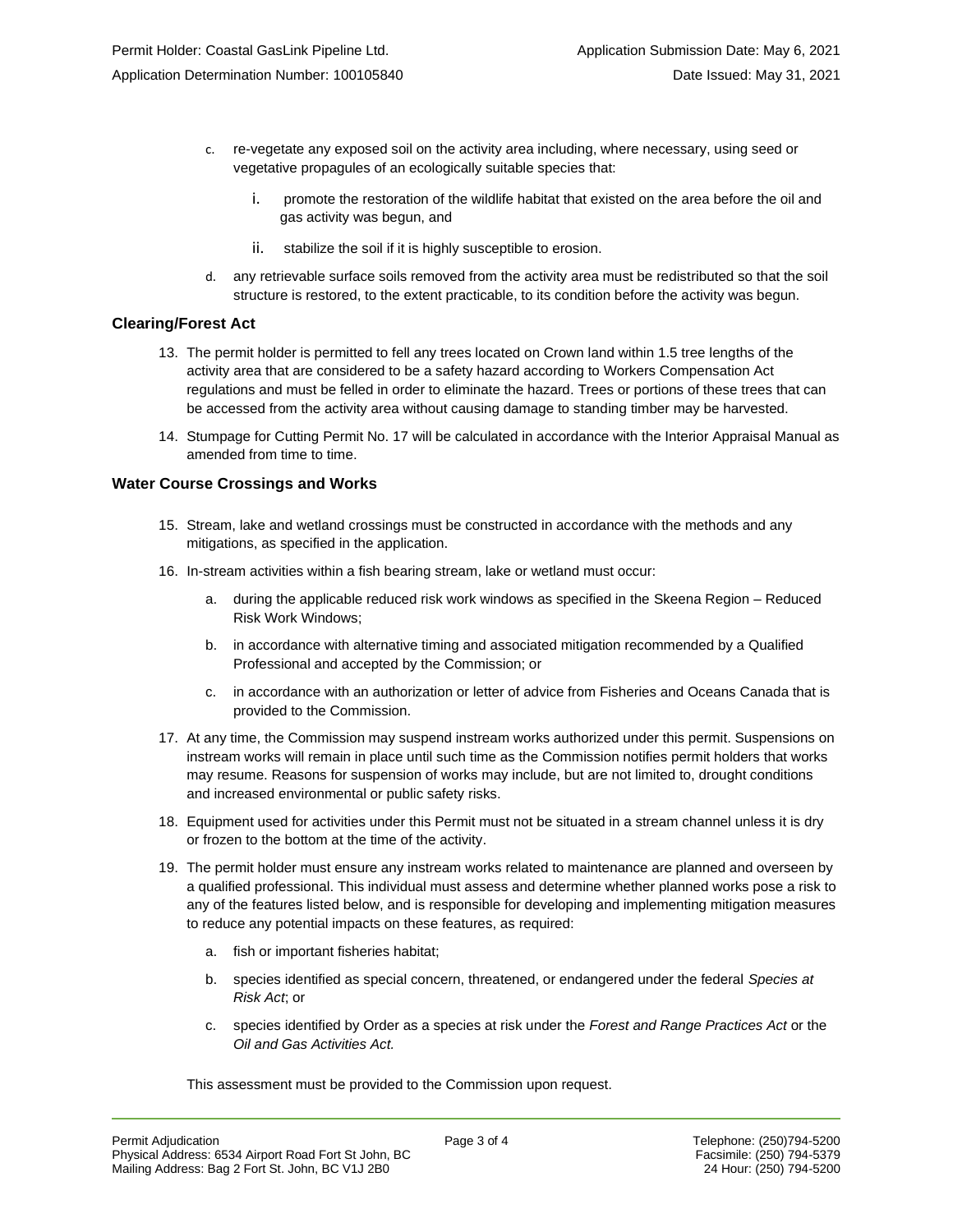## **Archaeology**

- 20. If an artifact, feature, material or thing protected under the *Heritage Conservation Act* is identified within the activity area, the permit holder must, unless the permit holder holds a permit under Section 12.4 of the *Heritage Conservation Act* issued by the BC Oil and Gas Commission in respect of that artifact, feature, material or thing:
	- a. Immediately cease all work in the vicinity of the artifacts, features, materials or things;
	- b. Immediately notify the BC Oil and Gas Commission; and
	- c. Resume work in the vicinity of the artifacts, features, materials or things in accordance with direction from the BC Oil and Gas Commission.

# **ADVISORY GUIDANCE**

- 1. Construction Plan CGW4703-MCSL-G-MP-554\_MULTI-USE\_P2\_SKETCH-Rev3.pdf is for the permit holder's internal reference only and was not reviewed as a decision tool for this permit, nor does it form an integral part of this permit.
- 2. Unless a condition or its context suggests otherwise, terms used in this approval have the same meaning as the Environmental Protection and Management Regulation under the Oil and Gas Activities Act.
- 3. Appropriate tenure may be issued upon acceptance of the post-construction plan. Submission of the original application and submission of the post-construction plan is considered an application for all subsequent applicable Land Act tenures. Upon the Commission's acceptance of the postconstruction plan no further applications for replacement tenure are required.

All pages included in this permit and any attached documents form an integral part of this permit.

filf<br>*Duankv* 

Rebeccah Bromba Authorized Signatory Commission Delegated Decision Maker

\_\_\_\_\_\_\_\_\_\_\_\_\_\_\_\_\_\_\_\_\_\_\_\_\_\_\_\_\_\_\_\_\_\_\_\_\_\_

Copied to:

Land Agent – CWL Energy Management Ltd. First Nations – Office Of The Wet'suwet'en, Skin Tyee Nation, Wet'suwet'en First Nation Ministry of Forests District Office – (DKM) Coast Mountains Natural Resource District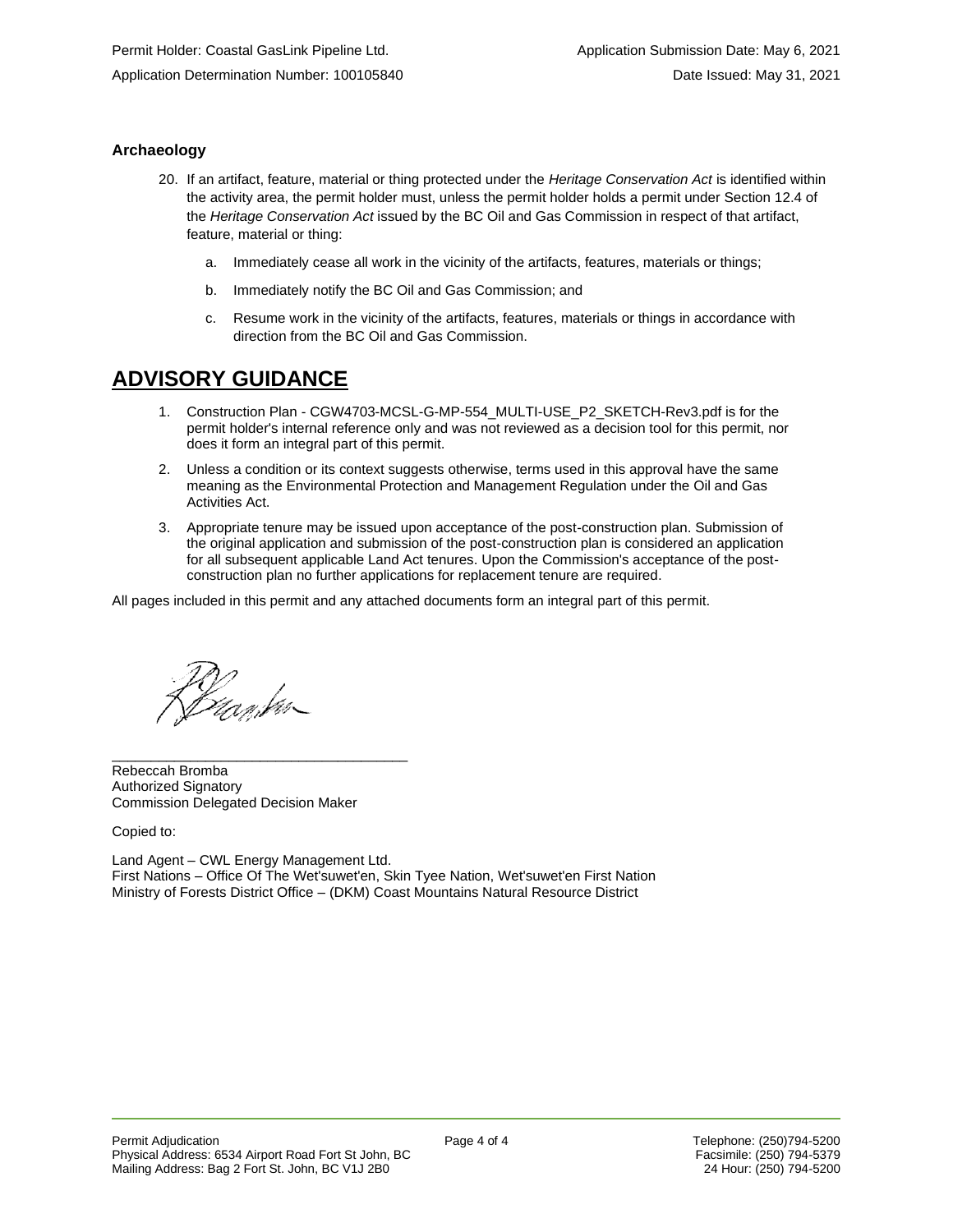OGAA Amendment Permit Template v 1.6



November 23, 2020

Coastal GasLink Pipeline Ltd. 450 - 1st Street SW Calgary, AB T2P 5H1

Attention: Coastal GasLink Pipeline Ltd.

## **RE: Amendment to Application Determination Number 100105840**

**Permit Holder:** Coastal GasLink Pipeline Ltd. **Amendment Date of Issuance:** November 23, 2020 **Amendment Effective Date:** November 23, 2020 **Application Submission Date:** October 23, 2020 **Amendment Application Number:** 100112023 **Approved Disturbance Footprint:** 0.0 ha

# **AMENDMENT DETAILS**

| Associated Oil & Gas Activity No.: 00186155   | No changes to AOGA/Storage Area.                  |
|-----------------------------------------------|---------------------------------------------------|
| <b>Type:</b> Storage Area                     | Two changes in and about a stream for W2 wetlands |
| <b>Changes In and About a Stream: 0006398</b> | within storage area footprint.                    |

# **GENERAL AUTHORIZATIONS AND CONDITIONS**

## **Water Sustainability Act**

1. The Commission, under section 26(1) of the *Water Sustainability Act*, hereby grants an amendment to the above referenced permit, as detailed in the Amendment Details table below, subject to the original permit, any subsequent amendments and any additional or revised conditions as set out herein.

# **CONDITIONS**

### **Notification**

2. The permit holder must notify any First Nation(s) who may have Aboriginal Interests identified, as per the BC First Nations Consultative Areas Database, within the area in which the works are to occur at least five (5) working days prior to project commencement.

### **Clearing/Forest Act**

3. The permit holder is permitted to fell any trees located on Crown land within 1.5 tree lengths of the activity area that are considered to be a safety hazard according to Workers Compensation Act regulations and must be felled in order to eliminate the hazard. Trees or portions of these trees that can be accessed from the activity area without causing damage to standing timber may be harvested.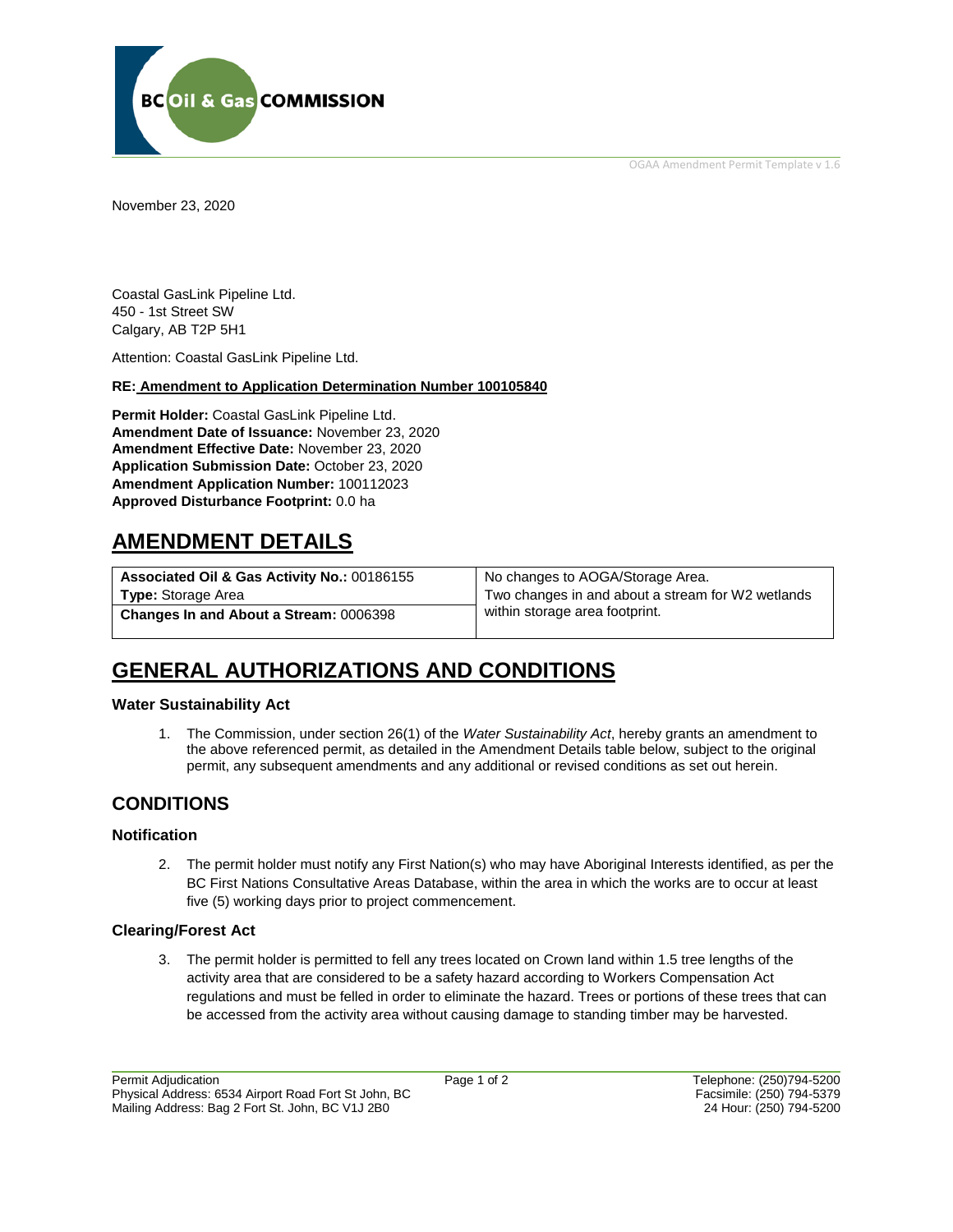## **Water Course Crossings and Works**

- 4. Stream, lake and wetland crossings must be constructed in accordance with the methods and any mitigations, as specified in the application.
- 5. In-stream activities within a fish bearing stream, lake or wetland must occur:
	- a. during the applicable reduced risk work windows as specified in the Skeena Region Reduced Risk Work Windows;
	- b. in accordance with alternative timing and associated mitigation recommended by a Qualified Professional and accepted by the Commission; or
	- c. in accordance with an authorization or letter of advice from Fisheries and Oceans Canada that is provided to the Commission.
- 6. At any time, the Commission may suspend instream works authorized under this permit. Suspensions on instream works will remain in place until such time as the Commission notifies permit holders that works may resume. Reasons for suspension of works may include, but are not limited to, drought conditions and increased environmental or public safety risks.
- 7. Equipment used for activities under this Permit must not be situated in a stream channel unless it is dry or frozen to the bottom at the time of the activity.

# **ADVISORY GUIDANCE**

- 1. Construction Plan CGW4703-MCSL-G-MP-554\_MULTI-USE\_P2\_SKETCH-Rev2.pdf, Sketch Plan - CGW4703-MCSL-G-MP-554\_MULTI-USE\_P2\_SKETCH-Rev2.pdf is for the permit holder's internal reference only and was not reviewed as a decision tool for this permit, nor does it form an integral part of this permit.
- 2. Unless a condition or its context suggests otherwise, terms used in this approval have the same meaning as the Environmental Protection and Management Regulation under the Oil and Gas Activities Act.

All pages included in this permit and any attached documents form an integral part of this permit.

aun Redel

Cierra Redel Authorized Signatory Commission Delegated Decision Maker

\_\_\_\_\_\_\_\_\_\_\_\_\_\_\_\_\_\_\_\_\_\_\_\_\_\_\_\_\_\_\_\_\_\_\_\_\_\_

Copied to:

Land Agent – CWL Energy Management Ltd. First Nations – Office Of The Wet'suwet'en, Skin Tyee Nation, Wet'suwet'en First Nation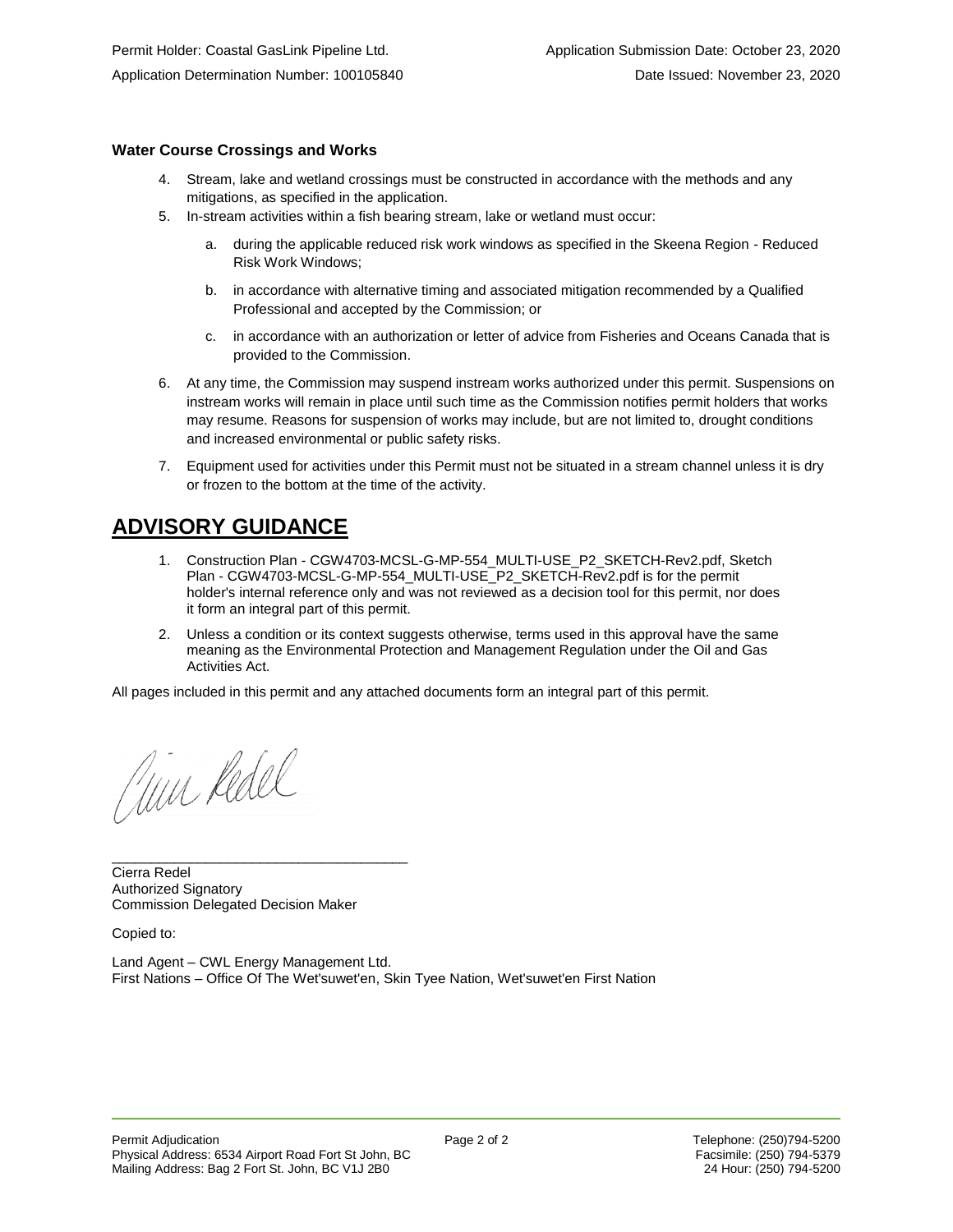

Non OGAA v 4.1

December 21, 2018

Coastal GasLink Pipeline Ltd. 450 - 1st Street SW Calgary, AB T2P 5H1

Attention: Coastal GasLink Pipeline Ltd.

#### **RE: Determination of Application Area Number 100105840**

**Permit Holder:** Coastal GasLink Pipeline Ltd. **Date of Issuance:** December 21, 2018 **Effective Date:** December 21, 2018 **Application Submitted Date:** August 30, 2018 **Application Determination Number**: 100105840 **Approved Disturbance Footprint:** 14.18 ha

## **ACTIVITIES APPROVED**

**Associated Oil & Gas Activity No.:** 00186155, 00186156 **Type:** Storage Area

# **GENERAL PERMISSIONS, AUTHORIZATIONS and CONDITIONS**

## **PERMISSIONS**

**Petroleum and Natural Gas Act**

- 1. The BC Oil and Gas Commission (the "Commission") pursuant to section 138 of the *Petroleum and Natural Gas Act* hereby permits the Permit Holder referenced above to construct and operate a related activity(s) as detailed in Activities Approved table above and the Activity Details table(s) below, when applicable, for the purposes of carrying out oil and gas activities as defined in the *Oil and Gas Activities Act* (OGAA); subject to the conditions set out herein.
- 2. The permissions and authorizations granted under this permit are limited to the area identified in the spatial data submitted to the Commission in the permit application as identified and dated above; herein after referred to as the 'activity area'.
- 3. The Commission, pursuant to section 138(1) of the *Petroleum and Natural Gas Act,* hereby permits the occupation and use of any Crown land located within the activity area.
	- a) The permission to occupy and use Crown land expires two years from the date of issuance, unless the Commission has received notice of construction start, or this permit is otherwise extended, suspended, cancelled, surrendered or declared spent.
	- b) The permission to occupy and use Crown land does not entitle the Permit Holder to exclusive possession of the activity area.
	- c) The total disturbance within the activity area must not exceed the total approved disturbance footprint as referenced above.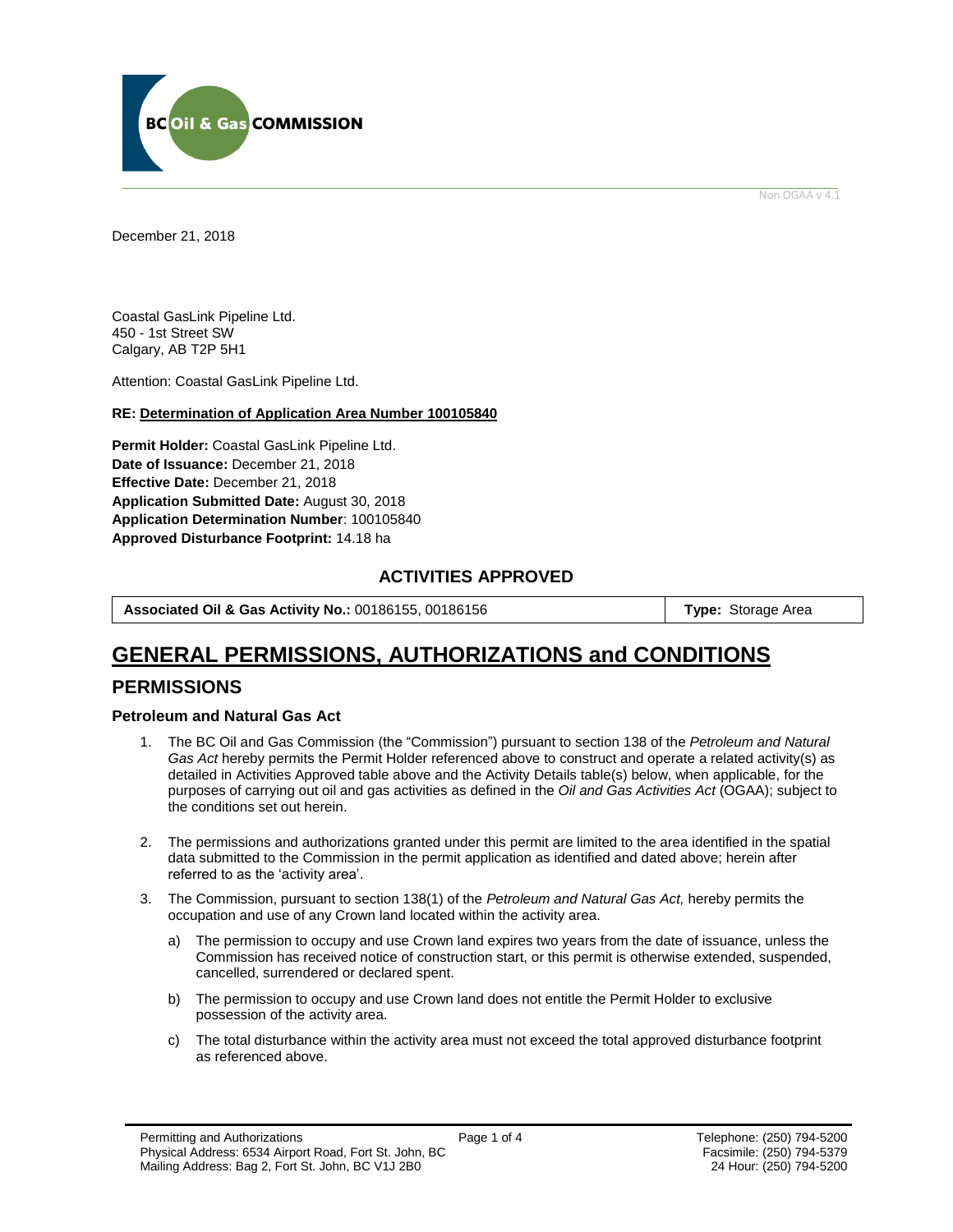# **AUTHORIZATIONS**

### **Forest Act**

4. The Commission, pursuant to section 47.4 of the *Forest Act*, hereby authorizes the removal of Crown timber from the activity area under the cutting permits associated with the Master Licence(s) as follows:

**Master Licence to Cut No.:** M02617

**Cutting Permit No.:** 17

**Timber Mark No.:** MTC772

**Total New Cut:** 14.17

**Forest District**: (DKM) Coast Mountains Natural Resource District

**Region:** Interior

5. The cutting permits are deemed spent upon the submission of the post-construction plan or upon either the cancellation or expiry of the activities approved under the permit.

# **CONDITIONS**

### **Notification**

- 6. A notice of construction start must be submitted, as per the relevant Commission process at the time of submission, at least 48 hours prior to the commencement of activities under this permit.
- 7. Within 60 days of the completion of construction activities under this permit, the Permit Holder must submit to the Commission a post-construction plan as a shapefile and PDF plan accurately identifying the location of the total area actually disturbed under this permit. The shapefile and plan must be submitted via eSubmission.
- 8. At least 5 (five) working days prior to the commencement of construction, the Permit Holder must provide a notice of works to any First Nation(s) who may have Aboriginal Interests identified, as per the BC First Nations Consultative Areas Database, within the area in which the works are to occur.

### **General**

- 9. The rights granted by this permit in relation to unoccupied Crown land are subject to all subsisting grants to or rights of any person made or acquired under the *Coal Act, Forest Act, Land Act, Mineral Tenure Act, Petroleum and Natural Gas Act, Range Act*, *Water Sustainability Act* or *Wildlife Act*, or any extension or renewal of the same.
- 10. The Permit Holder must not assign, sublicense or permit any person, other than its employees, contractors or representatives, to use or occupy any Crown land within the activity area without the Commission's written consent.
- 11. The Permit Holder must ensure that the activity area is maintained in a condition so as to minimize hazards, including but not limited to hazards associated with storage of materials and equipment.
- 12. The Permit Holder must ensure that the activity area is free of garbage, debris and unused equipment.

### **Environmental**

- 13. Construction activities must not result in rutting, compaction or erosion of soils that cannot be reasonably rehabilitated to similar levels of soil productivity that existed on the activity area prior to the construction activities taking place.
- 14. Any temporary access must be constructed and maintained in a manner that provides for proper surface drainage, prevents pooling on the surface, and maintains slope integrity.
- 15. The Permit Holder must make reasonable efforts to prevent establishment of invasive plants on the activity area associated with the related activities set out in the Activities Approved table above resulting from the carrying out of activities authorized under this permit.
- 16. Following completion of construction associated with the associated activities set out in the Activities Approved table above, the Permit Holder must, as soon as practicable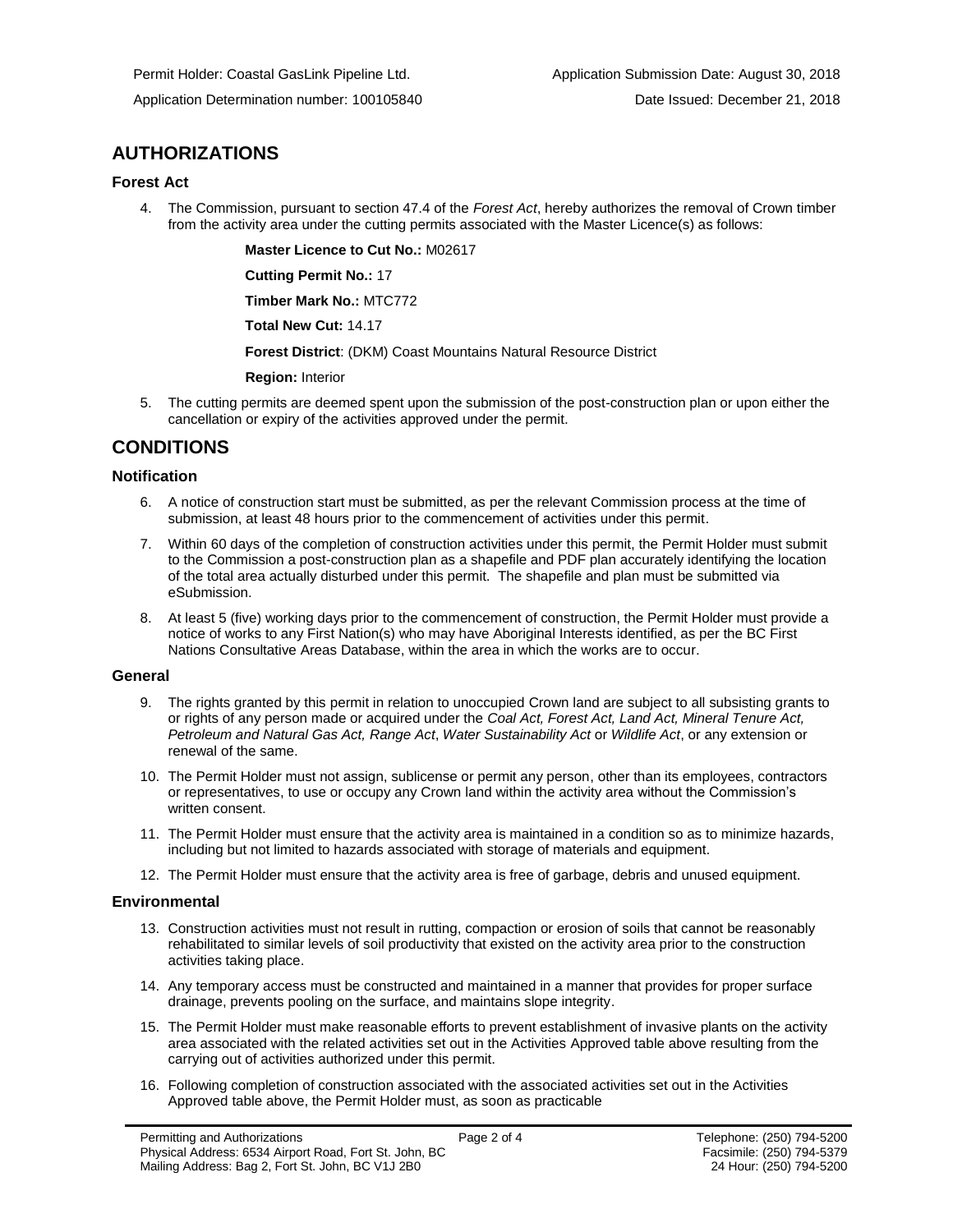Application Determination number: 100105840 Date Issued: December 21, 2018

- a) decompact any soils compacted by the activity;
- b) if natural surface drainage pattern was altered by the carrying out of the activity, the Permit Holder must restore, to the extent practicable, to the drainage pattern and its condition before the alteration; and
- c) re-vegetate any exposed soil on the activity area including, where necessary, using seed or vegetative propagules of an ecologically suitable species that
	- (i) promote the restoration of the wildlife habitat that existed on the area before the oil and gas activity was begun, and
	- (ii) stabilize the soil if it is highly susceptible to erosion.
- d) Following completion of construction activities authorized herein, any retrievable surface soils removed from the activity area must be redistributed so that the soil structure is restored, to the extent practicable, to its condition before the activity was begun.

### **Clearing**

- 17. The Permit Holder is permitted to fell any trees located on Crown land within 1.5 tree lengths of the activity area that are considered to be a safety hazard according to *Workers Compensation Act* regulations and must be felled in order to eliminate the hazard. Trees or portions of these trees that can be accessed from the activity area without causing damage to standing timber may be harvested.
- 18. The holder of the cutting permit must pay to the government, stumpage and any waste billing determined in accordance with the terms of this authorization.
- 19. The authorized cutting permit does not grant the Permit Holder the exclusive right to harvest Crown timber from the activity area. Authority to harvest some or all of the timber may be granted to other persons. The Permit Holder's right to harvest timber applies to any timber found on the site at the time they undertake harvesting activities.
- 20. All harvested Crown timber must be marked with the cutting permit's associated timber mark.
- 21. Any waste assessments applied under the Master Licence to Cut are subject to the merchantability specifications and monetary waste billing requirements in the Provincial Logging Residue and Waste Manual specific to the region associated with the cutting permit authorization.
- 22. Stumpage for Cutting Permit No. 17 will be calculated in accordance with the Interior Appraisal Manual as amended from time to time.

### **Archaeology**

- 23. An AIA report must be submitted to the Commission as soon as practicable.
- 24. If artifacts, features, materials or things protected under section 13(2) of the Heritage Conservation Act are identified the permit holder must, unless the permit holder holds a permit under section 12 of the Heritage Conservation Act issued by the Commission in respect of that artifact, feature, material or thing:
	- a. immediately cease all work in the vicinity of the artifacts, features, materials or things;
	- b. immediately notify the Commission and the Archaeology Branch of the Ministry of Forests, Lands and Natural Resource Operations and Rural Development
	- c. refrain from resuming work in the vicinity of the artifacts, features, materials or things except in accordance with an appropriate mitigation plan that has been prepared in accordance with the Heritage Conservation Act and approved by the Archaeology Branch of the Ministry of Forests, Lands and Natural Resource Operations and Rural Development.
- 25. An Archaeological Impact Assessment (AIA) is required for the proposed development area prior to any development activities taking place.

# **ADVISORY GUIDANCE**

- 1. Construction Plan, CGW4703-MCSL-G-MP-554\_MULTI-USE\_P2\_SKETCH-Rev1.pdf, is for the Permit Holder's internal reference only and was not reviewed as a decision tool for this permit, nor does it form an integral part of this permit.
- 2. Unless a condition or its context suggests otherwise, terms used in this approval have the same meaning as the Environmental Protection and Management Regulation under the *Oil and Gas Activities Act*.